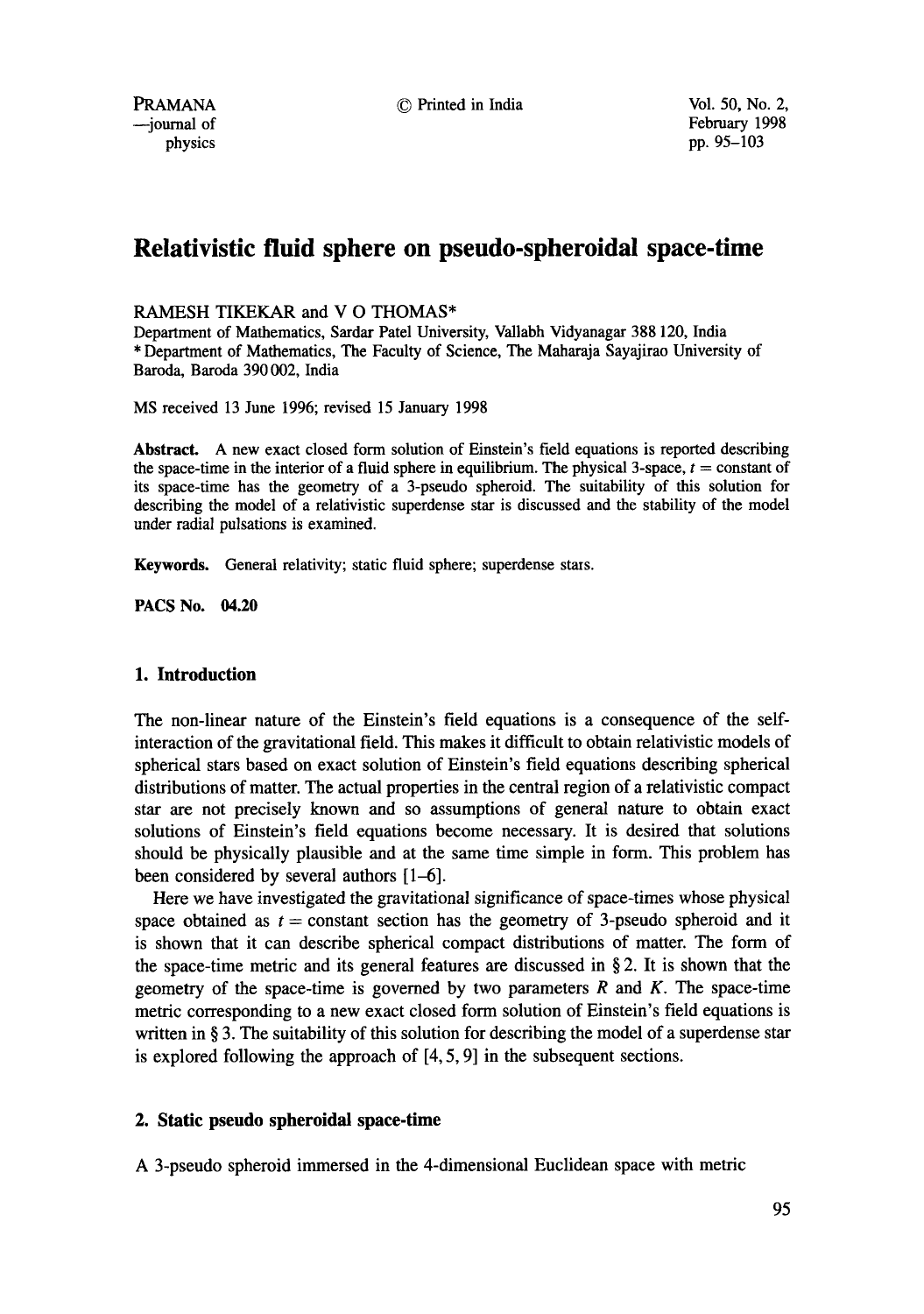*Ramesh Tikekar and V 0 Thomas* 

$$
d\sigma^2 = dx^2 + dy^2 + dz^2 + dw^2,
$$
 (1)

will have the cartesian equation

$$
\frac{w^2}{b^2} - \frac{x^2 + y^2 + z^2}{R^2} = 1,
$$
\n(2)

where b and R are constants. The section  $w = constant$  of the 3-pseudo spheroid are pseudo spheres, while sections  $x = constant$ ,  $y = constant$  and  $z = constant$  represent, respectively hyperboloids of two sheets.

The parametrization

$$
x = r \sin \theta \cos \phi, \quad y = r \sin \theta \sin \phi, \quad z = r \cos \theta, \quad w = b(1 + r^2/R^2)^{1/2}
$$
 (3)

of the 3-pseudo spheroid leads to

$$
d\sigma^2 = \frac{1 + Kr^2/R^2}{1 + r^2/R^2} dr^2 + r^2 (d\theta^2 + \sin^2 \theta d\phi^2),
$$
 (4)

where

$$
K=1+b^2/R^2.\tag{5}
$$

The pseudo spheroidal 3-space given by eq. (4) is spherically symmetric and regular for  $K > 1$ . It is flat when  $K = 1$  and generates into open hyperboloid when  $K = 0$ .

Following the Vaidya-Tikekar [4] approach we consider the space-time with metric

$$
ds^{2} = e^{\nu(r)}dt^{2} - \frac{1 + Kr^{2}/R^{2}}{1 + r^{2}/R^{2}} dr^{2} - r^{2}(d\theta^{2} + \sin^{2}\theta d\phi^{2}).
$$
 (6)

Various aspects of spherical distributions of perfect fluid in equilibrium described by space-times with metric in a form similar to  $(6)$  have been investigated by Buchdahl  $[1]$ . Vaidya and Tikekar [4] have examined the geometrical features of the 3-dimensional physical spaces obtained as  $t = constant$  hypersurfaces of such space-times. The spacetime of the specific solution discussed by Buchdahl has the geometry of a 3-spheroid immersed in a 4-dimensional Euclidean space of Vaidya-Tikekar type. An extensive study of such solutions has also been done by Maharaj and Leach [6]. The 3-space of the metric (6) is characterized by pseudo spheroidal geometry and therefore the specific class of solutions in this set up is clearly distinct from the specific class of solutions reported by Buchdahl, Vaidya and Tikekar [4] and Maharaj and Leach [6].

### **3. Matter distribution on pseudo spheroidal space-time**

In this section the gravitational significance of a static, spherical distribution of matter in the form of perfect fluid is explored on the background of the space-time of the metirc (6) with energy-momentum tensor

$$
T_{ij} = (\rho + p/c^2)u_i u_j - (p/c^2)g_{ij}.
$$
\n(7)

Here  $\rho$ , p and  $u^i$  respectively denote the matter density, fluid pressure and the unit 4-velocity field of the fluid. Since the fluid distribution is at rest,

$$
u^{i} = (0, 0, 0, e^{-\nu/2}).
$$
\n(8)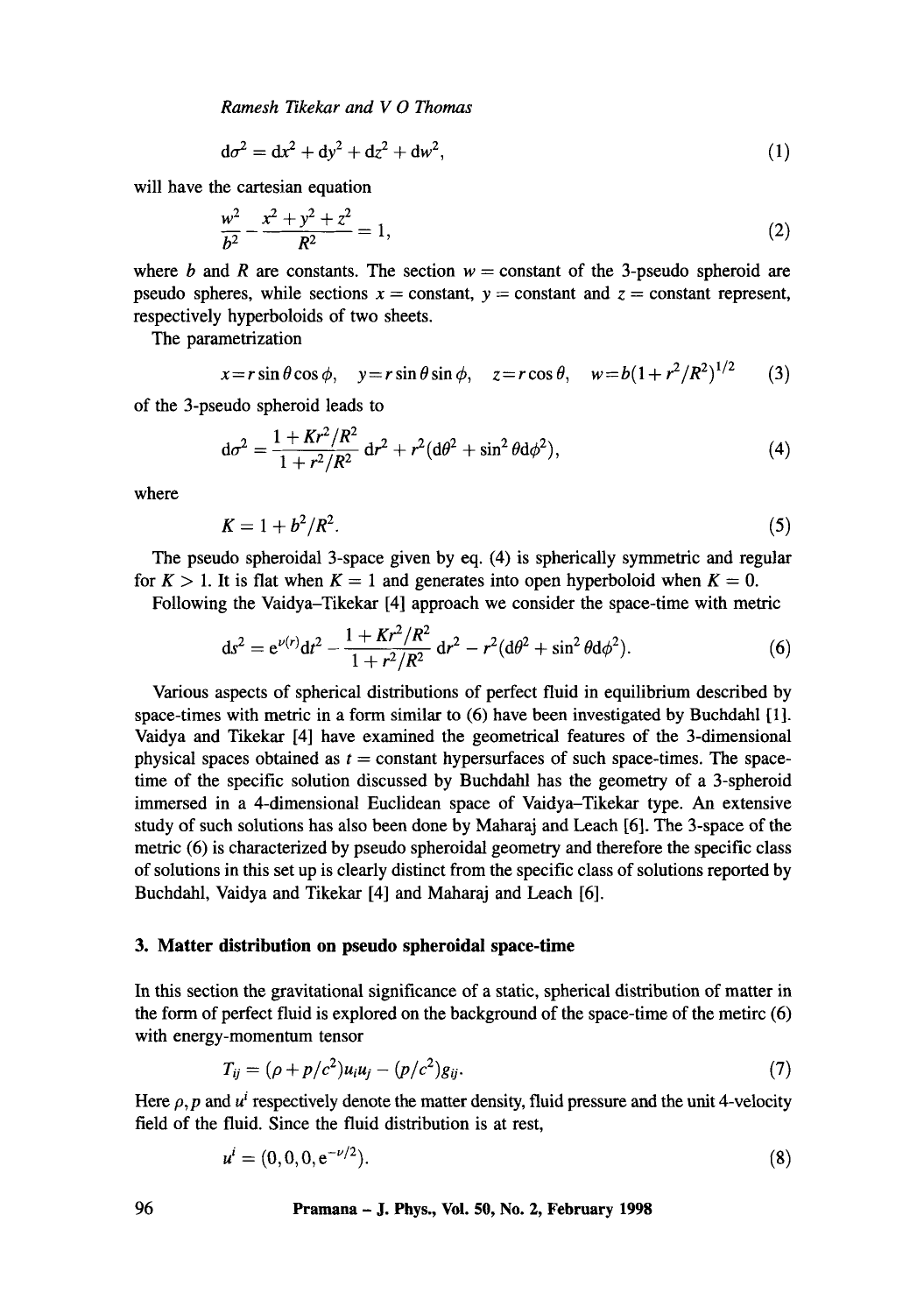Einstein's field equations

$$
\mathcal{R}_{ij} - \frac{1}{2}\mathcal{R}g_{ij} = -\frac{8\pi G}{c^2}T_{ij}
$$
\n(9)

for a specific choice of the curvature parameter  $K = 2$  leads to the space-time metric written explicitly as

$$
ds^{2} = \left[A\sqrt{1+r^{2}/R^{2}} + B\left(X(r) - \frac{1}{\sqrt{2}}\sqrt{1+2r^{2}/R^{2}}\right)\right]^{2} dt^{2}
$$

$$
-\frac{1+2r^{2}/R^{2}}{1+r^{2}/R^{2}} dr^{2} - r^{2}(d\theta^{2} + \sin^{2}\theta d\phi^{2}), \qquad (10)
$$

where

$$
X(r) = \sqrt{1 + r^2/R^2} \ln[\sqrt{2}\sqrt{1 + r^2/R^2} + \sqrt{1 + 2r^2/R^2}] \tag{11}
$$

and A, B are arbitrary constants.

The matter density and fluid pressure for the distribution (10) are expressed as

$$
\frac{8\pi G}{c^2}\rho = \frac{3}{R^2}\left(1 + \frac{2r^2}{3R^2}\right)\left(1 + \frac{2r^2}{R^2}\right)^{-2},\tag{12}
$$
\n
$$
\frac{8\pi G}{c^4}p = \frac{A\sqrt{1 + r^2/R^2} + B[X(r) + (1/\sqrt{2})\sqrt{1 + 2r^2/R^2}]}{R^2(1 + 2r^2/R^2)(A\sqrt{1 + r^2/R^2} + B[X(r) - (1/\sqrt{2})\sqrt{1 + 2r^2/R^2}])}.
$$
\n(13)

It is evident from eq. (12) that density is positive throughout the distribution. The gradient of density  $d\rho/dr$  is found to be negative indicating that  $\rho$  is decreasing radially outward.

### **4. Size of the fluid sphere**

The total mass and size of the configuration can be estimated using the scheme given by Vaidya and Tikekar [4], as follows.

Equation (12) determine  $\rho$  at the boundary  $r = a$  of the distribution as

$$
\frac{8\pi G}{c^2}\rho(a) = \frac{3(1+2a^2/3R^2)}{R^2(1+2a^2/R^2)^2}.
$$
\n(14)

We introduce the density variation parameter

**Contract** 

$$
\lambda = \frac{\rho(a)}{\rho(0)} = \frac{1 + 2a^2/3R^2}{\left(1 + 2a^2/R^2\right)^2},\tag{15}
$$

where  $\rho(0)$  is the density at the centre. Since  $\rho$  is a decreasing function of  $r, \lambda < 1$ . Solving (15) as quadratic in  $(a^2/R^2)$  one finds

$$
\frac{a^2}{R^2} = \frac{1 - 6\lambda + \sqrt{1 + 24\lambda}}{12\lambda}.
$$
 (16)

**Pramana - J. Phys., Vol. 50, No. 2, February 1998** 97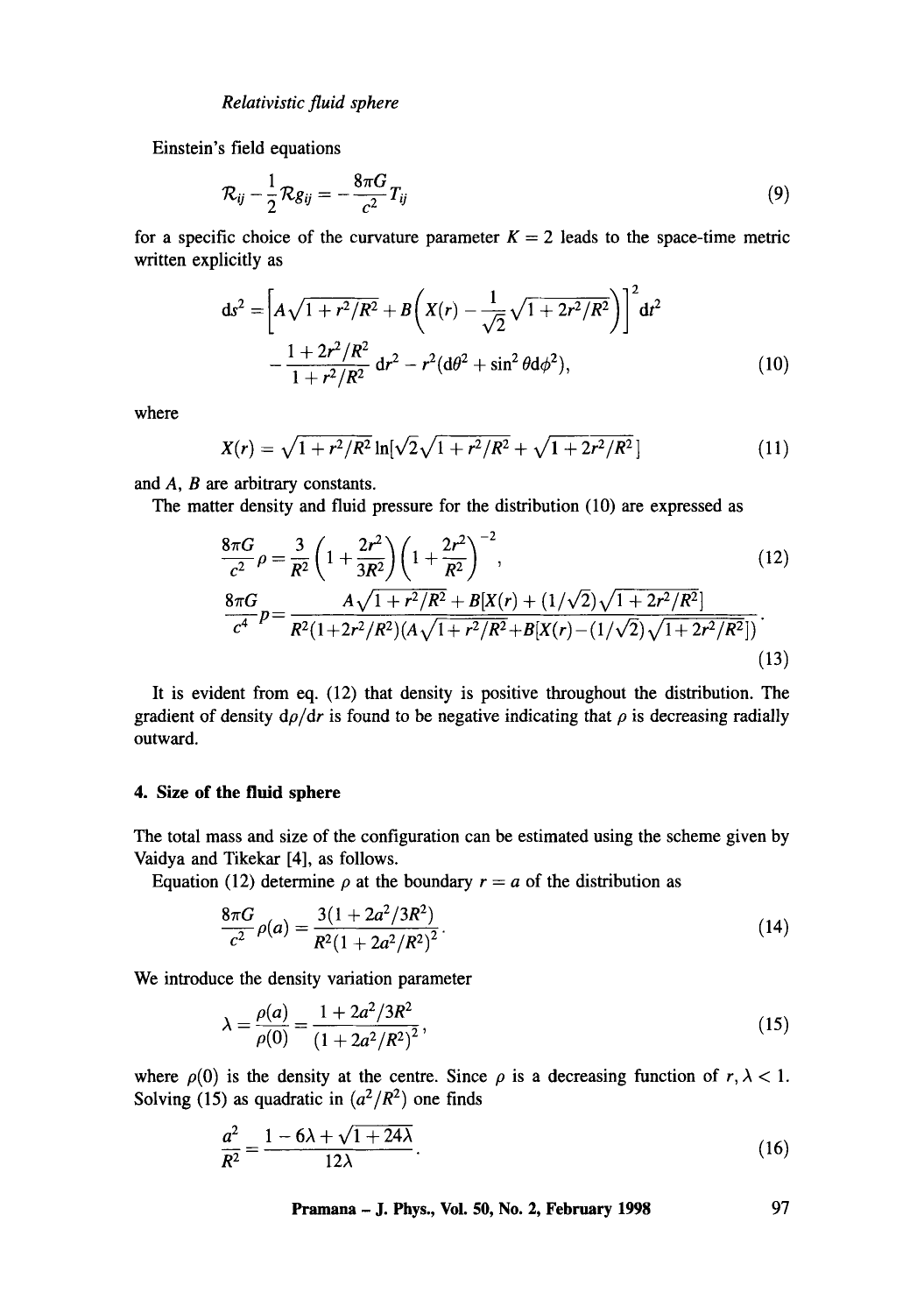The algebraic root assigning negative values to  $a^2/R^2$  is rejected to ensure that  $a/R$  is real.

Equation (12) implies that the matter density at the centre is explicitly related with curvature parameter  $R$  as

$$
\frac{8\pi G}{c^2}\rho(0) = \frac{3}{R^2}.\tag{17}
$$

Equation (17) therefore determines R in terms of  $\rho(a)$  and  $\lambda$ . Equation (16) then determines the boundary radius  $a$  of the distribution. Thus the size of the configuration is determined in terms of the surface density  $\rho(a)$  and density variation parameter  $\lambda$ .

#### **5. Physical plausibility**

Any physically acceptable solution must comply with the following conditions:

- (i) The matter density  $\rho$  and fluid pressure p should be non-negative throughout the distribution.
- (ii) The gradients  $d\rho/dr$  and  $dp/dr$  should be negative.
- (iii) The speed of sound should not exceed the speed of light as implication of causality fulfillment.
- (iv) The interior metric should match continuously with the Schwarzschild exterior solution

$$
ds^{2} = \left(1 - \frac{2m}{r}\right)dt^{2} - \left(1 - \frac{2m}{r}\right)^{-1}dr^{2} - r^{2}(d\theta^{2} + \sin^{2}\theta d\phi^{2})
$$
(18)

at the boundary surface  $r = a$  of the distribution where  $p(a) = 0$ .

The continuity of the metric coefficients give

$$
m = \frac{a^3}{2R^2(1 + 2a^2/R^2)}
$$
 (19)

and

$$
\sqrt{1 - 2m/a} = A\sqrt{1 + a^2/R^2} + B\left(X(a) - (1/\sqrt{2})\sqrt{1 + 2a^2/R^2}\right),\tag{20}
$$

where

$$
X(a) = \sqrt{1 + a^2/R^2} \ln(\sqrt{2}\sqrt{1 + a^2/R^2} + \sqrt{1 + 2a^2/R^2}).
$$
 (21)

The continuity of pressure across  $r = a$  requires that pressure to vanish on the boundary implying that

$$
A\sqrt{1+a^2/R^2} = -B(X(a) + (1/\sqrt{2})\sqrt{1+2a^2/R^2}).
$$
\n(22)

The constants A and B are determined from eqs  $(19)$ ,  $(20)$  and  $(22)$  as

$$
A = \frac{X(a) + (1/\sqrt{2})\sqrt{1 + 2a^2/R^2}}{\sqrt{2}(1 + 2a^2/R^2)},
$$
\n(23)

**98 Pramana - J. Phys., Vol. 50, No. 2, February 1998**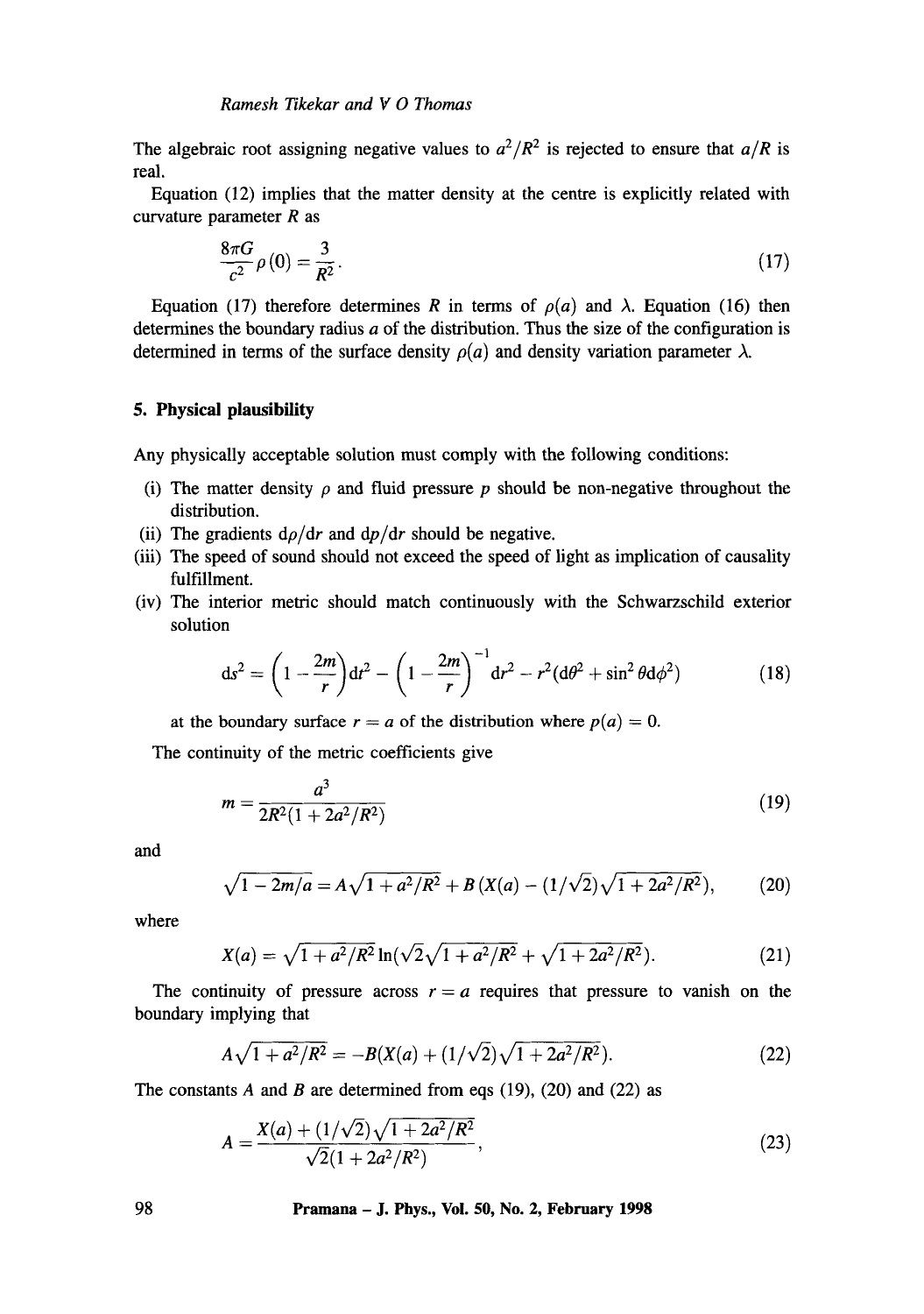*Relativistic fluid sphere* 

$$
B = -\frac{\sqrt{1 + a^2/R^2}}{\sqrt{2}(1 + 2a^2/R^2)},
$$
\n(24)

while the total mass  $m$  is determined by (19).

The expressions (23) and (24) for A and B when substituted in (13), one can find after a lengthy but straightforward computation that  $p \geq 0$  throughout the sphere. Further using the TOV equation we found that the pressure is decreasing radially outward.

Using the expressions (12) and (13) for density and pressure and the values of  $A$  and  $B$ in the TOV equation it can be readily seen that the speed of sound will not exceed the speed of light in the central region and boundary of the distribution, ensuring the fulfilment of causality requirements.

The expression for  $dp/d\rho$ , which represents the speed of sound in isentropic fluids, takes the form

$$
\frac{dp}{d\rho} = \frac{\pi G R^2 (\rho + p/c^2)(1 + 2r^2/R^2)^3 [1 + (8\pi G R^2 p/c^4)(1 + 2r^2/R^2)]}{(5 + 2r^2/R^2)(1 + r^2/R^2)}.
$$
 (25)

At the centre,  $dp/d\rho$  has the value

$$
\left(\frac{\mathrm{d}p}{\mathrm{d}\rho}\right)_0 = \frac{\pi G R^2 [\rho(0) + p(0)/c^2](1 + 8\pi G p(0)R^2/c^4)}{5}.
$$
\n(26)

From eqs  $(12)$ ,  $(13)$ ,  $(23)$  and  $(24)$  we can show that

$$
\rho(0) - 3p(0)/c^2 > 0 \tag{27}
$$

at the centre and using (17) and (27) it readily follows from (26) that

$$
\left(\frac{\mathrm{d}p}{\mathrm{d}\rho}\right)_0 < 0.2c^2. \tag{28}
$$

At the boundary, using (14), we have the expression

$$
\left(\frac{\mathrm{d}p}{\mathrm{d}\rho}\right)_s = \frac{3(1+2a^2/R^2)(1+2a^2/3R^2)}{8(5+2a^2/R^2)(1+a^2/R^2)}\,c^2 < c^2.\tag{29}
$$

The variation of  $dp/d\rho$ , which represents the speed of sound in isentropic fluids, is examined using numerical procedures for certain specific models in this set up. It is found that  $p/\rho$  is decreasing radially outward indicating that  $d(p/\rho)/d\rho > 0$ . However the speed of sound is found to be increasing radially outward for a number of models, which is an unsatisfactory feature of these solutions in view of the expectation that it should be decreasing radially outward which follows from equations of state found in literature. Since definite information about the equation of state for matter in nuclear density ranges is lacking, as argued by Knutsen [9], one must be careful in this respect.

## **6. Superdense star model**

**When all thermonuclear sources of energy are exhausted, a star will gradually cool down and in this process it will collapse gravitationally and form a compact star - white dwarf,**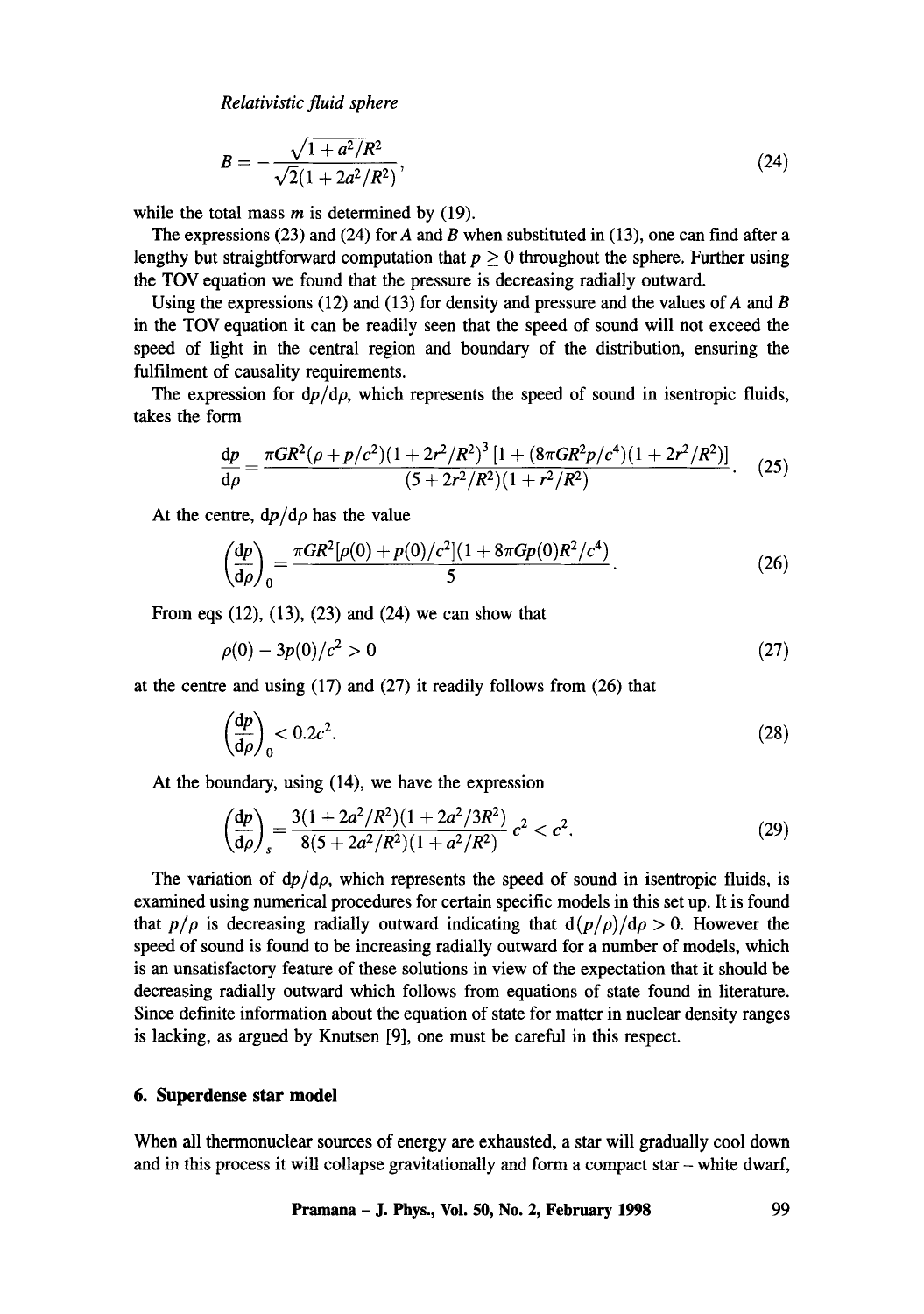| $\lambda$ | R(km)  | $a$ (km) | m(km) | m/Mo  | A     | B        |
|-----------|--------|----------|-------|-------|-------|----------|
| 0.900     | 26.928 | 04.875   | 0.075 | 0.050 | 1.094 | $-0.674$ |
| 0.800     | 25.388 | 06.828   | 0.215 | 0.146 | 1.062 | $-0.639$ |
| 0.700     | 23.748 | 08.271   | 0.403 | 0.273 | 1.027 | $-0.602$ |
| 0.600     | 21.987 | 09.429   | 0.634 | 0.429 | 0.987 | $-0.562$ |
| 0.500     | 20.071 | 10.382   | 0.904 | 0.613 | 0.943 | $-0.518$ |
| 0.400     | 17.952 | 11.162   | 1.216 | 0.825 | 0.890 | $-0.469$ |
| 0.300     | 15.547 | 11.771   | 1.571 | 1.065 | 0.826 | $-0.413$ |
| 0.200     | 12.694 | 12.176   | 1.972 | 1.337 | 0.742 | $-0.345$ |
| 0.125     | 10.035 | 12.291   | 2.304 | 1.562 | 0.653 | $-0.279$ |
| 0.100     | 08.976 | 12.274   | 2.421 | 1.641 | 0.613 | $-0.252$ |
|           |        |          |       |       |       |          |

**Table** 1. Masses and equilibrium radii of superdense star models corresponding to  $K = 2$  and  $\rho(a) = 2 \times 10^{14}$  gm/cm<sup>3</sup>.

Note:  $1 \text{ Mo} = 1.475 \text{ km}$ .

neutron star, or black hole. Generally a star keeps its equilibrium with outward pressure against the self gravitational force. The model that we have presented here can describe the hydrostatic equilibrium conditions in such a superdense star with densities in the range  $10^{14} - 10^{16}$  gm/cm<sup>3</sup>. We take the matter density on the boundary  $r = a$  of the star as  $p(a) = 2 \times 10^{14}$  gm/cm<sup>3</sup>. Choosing different values for  $\lambda$ , we determine the boundary radius a of the star and its total mass m in accordance with the scheme of § 4 and § 5. The value of  *obtained is in kilometers. The mass of the star in grams is obtained using*  $M = mc^2/G$ . The results of these computations together with the values of constants A and  $B$  as determined by eqs (23) and (24) are given in table 1.

For  $\lambda \leq 0.7$  in table 1, we get a set of physically viable models of relativistic compact stars. The models with  $\lambda > 0.7$  in the table have their equilibrium radii much smaller than that of a neutron star. The equilibrium models presented here take lesser values for radii  $a$ and total mass m, than the corresponding values given by Vaidya and Tikekar [4].

## **7. Dynamic stability**

A sufficient condition for the dynamic stability of a spherically symmetric distribution of matter under small radial adiabatic perturbations has been developed by Chandrasekhar [7]. A normal mode of radial oscillation for an equilibrium configuration i.e,

$$
\delta r = \xi(r) \exp(i\omega t) \tag{30}
$$

is stable when the frequency of oscillation  $\omega$  is real and unstable when  $\omega$  is imaginary.

Chandrasekhar's [7] pulsation equation for the line element (6) is given by

$$
\omega^{2} \int_{\text{centre}}^{\text{boundary}} \exp\left(\frac{3\alpha + \nu}{2}\right) \frac{(\rho + p)u^{2}}{r^{2}} dr
$$
  
= 
$$
\int_{\text{centre}}^{\text{boundary}} \exp\left(\frac{3\nu + \alpha}{2}\right) \frac{(\rho + p)}{r^{2}} dr
$$
  

$$
\times \left\{ \left[ \frac{-2}{r} \frac{d\nu}{dr} - \frac{1}{4} \left( \frac{d\nu}{dr} \right)^{2} + 8\pi p e^{a} \right] u^{2} + \frac{dp}{d\rho} \left( \frac{du}{dr} \right)^{2} \right\} dr,
$$
 (31)

**100 Pramana - J. Phys., Vol. 50, No. 2, February 1998**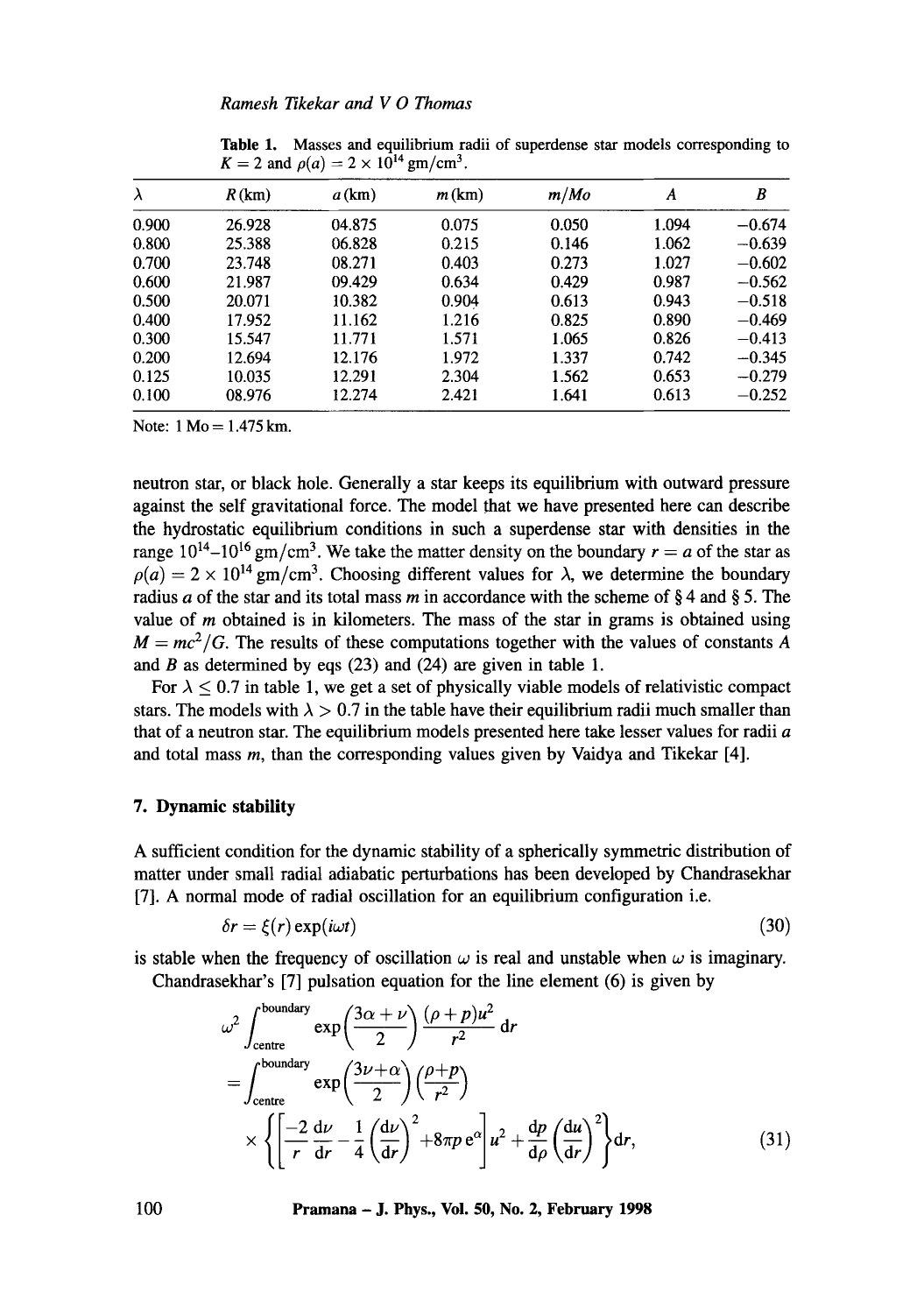where

$$
u = \xi r^2 e^{-\nu/2}
$$
 and  $e^{\alpha} = \frac{1 + 2r^2/R^2}{1 + r^2/R^2}$  with  $K = 2$ . (32)

The boundary condition to be satisfied at  $r = a$  is that the Lagrangian change in pressure

$$
\Delta p = -e^{\nu/2} \left(\frac{\gamma p}{r^2}\right) \left(\frac{du}{dr}\right) = 0 \quad \text{at } r = a,
$$

where  $\gamma$  is the adiabatic index. We must have

$$
\frac{du}{dr} = 0 \quad \text{at } r = a. \tag{33}
$$

Following the method of Bardeen *et al* [8] and used by Knutsen [9] to investigate the stability of Vaidya-Tikekar models, we choose

$$
u = R^3 x^{3/2} (1 + a_1 x + b_1 x^2 + \cdots)
$$
 (34)

as the trial function where the new variable x is taken as  $x = 2r^2/R^2$ .

The boundary condition  $du/dr = 0$  at  $r = a$  implies

$$
3 + 5a_1b + 7b_1b^2 + \dots = 0,\tag{35}
$$

where  $b = 2a^2/R^2$ .

 $\overline{a}$ 

The pulsation equation (31) for the metric (6) now takes the form

$$
\omega^2 \int_{\text{centre}}^{\text{boundary}} \exp\left(\frac{3\alpha + \nu}{2}\right) \frac{(\rho + p)u^2}{r^2} dr = \int_0^b R_1 R_2((R_3 + R_4 + R_5)R_6 + R_7 R_8) dx,
$$
\n(36)

where

$$
R_1 = \frac{2(x+1)}{\sqrt{x+2}} (A_1 \sqrt{x+2} + B_1[\sqrt{x+2} l(x) - \sqrt{x+1}])^3,
$$
  
\n
$$
R_2 = \frac{L(x)(x+2) + p(x)(x+2) + q(x)}{4\pi R^2 (x+1)^2 [L(x) + p(x) + q(x)]},
$$
  
\n
$$
R_3 = \frac{-8[L(x) + p(x)]}{R^2 (x+2)[L(x) + p(x) + q(x)]},
$$
  
\n
$$
R_4 = \frac{-2x[L(x) + p(x)]^2}{R^2 (x+2)^2 [L(x) + p(x) + q(x)]^2},
$$
  
\n
$$
R_5 = \frac{2(x+1)[L(x) + p(x) - q(x)]}{R^2 (x+1)(x+2)[L(x) + p(x) + q(x)]},
$$
  
\n
$$
R_6 = 2R^4 x^2 (1 + a_1 x + b_1 x^2 + \cdots)^2,
$$
  
\n
$$
R_7 = \frac{(x+1)[L(x) + p(x)][L(x)(x+2) + p(x)(x+2) + q(x)]}{(x+5)(x+2)[L(x) + p(x) + q(x)]^2},
$$

**Pramana - J. Phys., Vol. 50, No. 2, February 1998** 101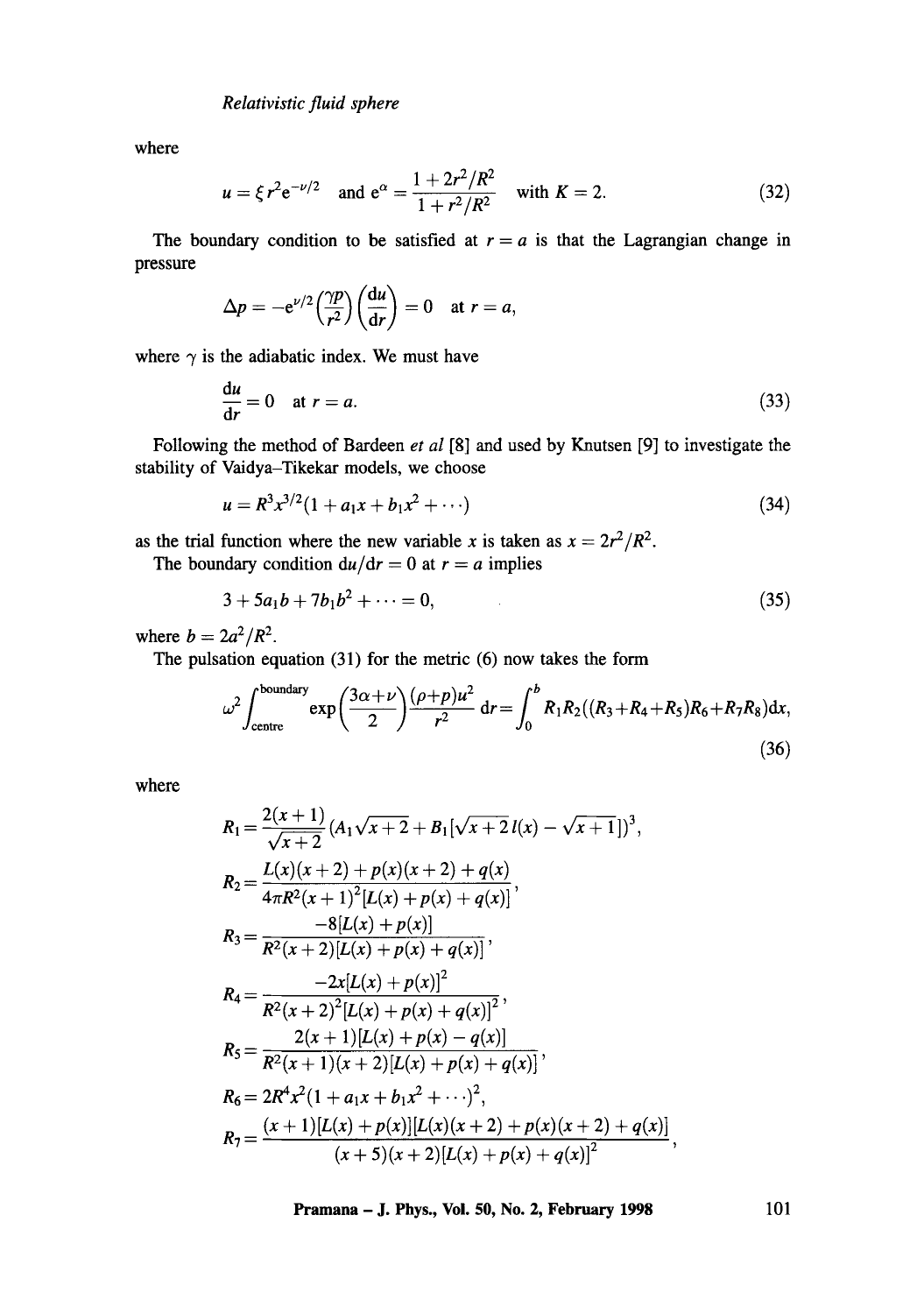Table 2. The values of the integral on the right hand side of the pulsation equation (36) for some specific choices of the constants  $a_1$  and  $b_1$  and  $\lambda = 0.4$ .

| $a_1$                  | b,                     | Integral              |
|------------------------|------------------------|-----------------------|
| 0.000                  | $-0.717$               | 1.476                 |
| $-0.776$               | 0.000                  | 0.536                 |
| $-0.858$               | 1.000                  | 0.084                 |
| 1.000                  | $-1.641$               | 3.447                 |
| $5.000 \times 10^{2}$  | $-4.627 \times 10^{2}$ | $1.076 \times 10^{5}$ |
| $-5.410 \times 10^{2}$ | $5.000 \times 10^{2}$  | $1.246 \times 10^{5}$ |
| $1.000 \times 10^{5}$  | $-9.240 \times 10^{4}$ | $4.272 \times 10^{9}$ |
| $-1.000 \times 10^5$   | $9.240 \times 10^{4}$  | $4.272 \times 10^{9}$ |

$$
R_8 = 4R^2x(3 + 5a_1x + 7b_1x^2 + \cdots)^2,
$$
  
\n
$$
L(x) = r(x)[l(b) - l(x)],
$$
  
\n
$$
l(x) = \ln[\sqrt{x+1} + \sqrt{x+2}],
$$
  
\n
$$
l(b) = \ln[\sqrt{b+1} + \sqrt{b+2}],
$$
  
\n
$$
p(x) = \sqrt{x+2}\sqrt{b+1},
$$
  
\n
$$
q(x) = \sqrt{x+1}\sqrt{b+2},
$$
  
\n
$$
r(x) = \sqrt{x+2}\sqrt{b+2},
$$
  
\n
$$
A_1 = \frac{\sqrt{b+2}l(b) + \sqrt{b+1}}{b+1},
$$
  
\n
$$
B_1 = -\frac{\sqrt{b+2}}{(b+1)}.
$$

We have evaluated the integral on the fight of the equation (36) numerically for different values of b. It is found that the integral admits positive values for  $0.243 \le b \le$ 1.146 (i.e.  $0.3 \le \lambda \le 0.7$ ) and for different choices small, large, postive or negative values of the constants  $a_1, b_1$ .

We have reported in table 2 the values of the integral on the right side of the equation (36) evaluated numerically for certain specific choices of  $a_1$  and  $b_1$  for the model with  $\lambda = 0.4$  of table 1.

This analysis indicates that these models with  $0.3 \le \lambda \le 0.7$  will be stable. The spacetime with pseudo spheroidal geometry for its spatial sections  $t = constant$  thus may admit the possibilities of describing interiors of superdense fluid stars in equilibrium.

#### **Acknowledgements**

The authors express their sincere thanks to the referee for valuable suggestions and to the Director, IUCAA for the facilities provided to them for this work.

102 **Pramana - J. Phys., Vol. 50, No. 2, February 1998**